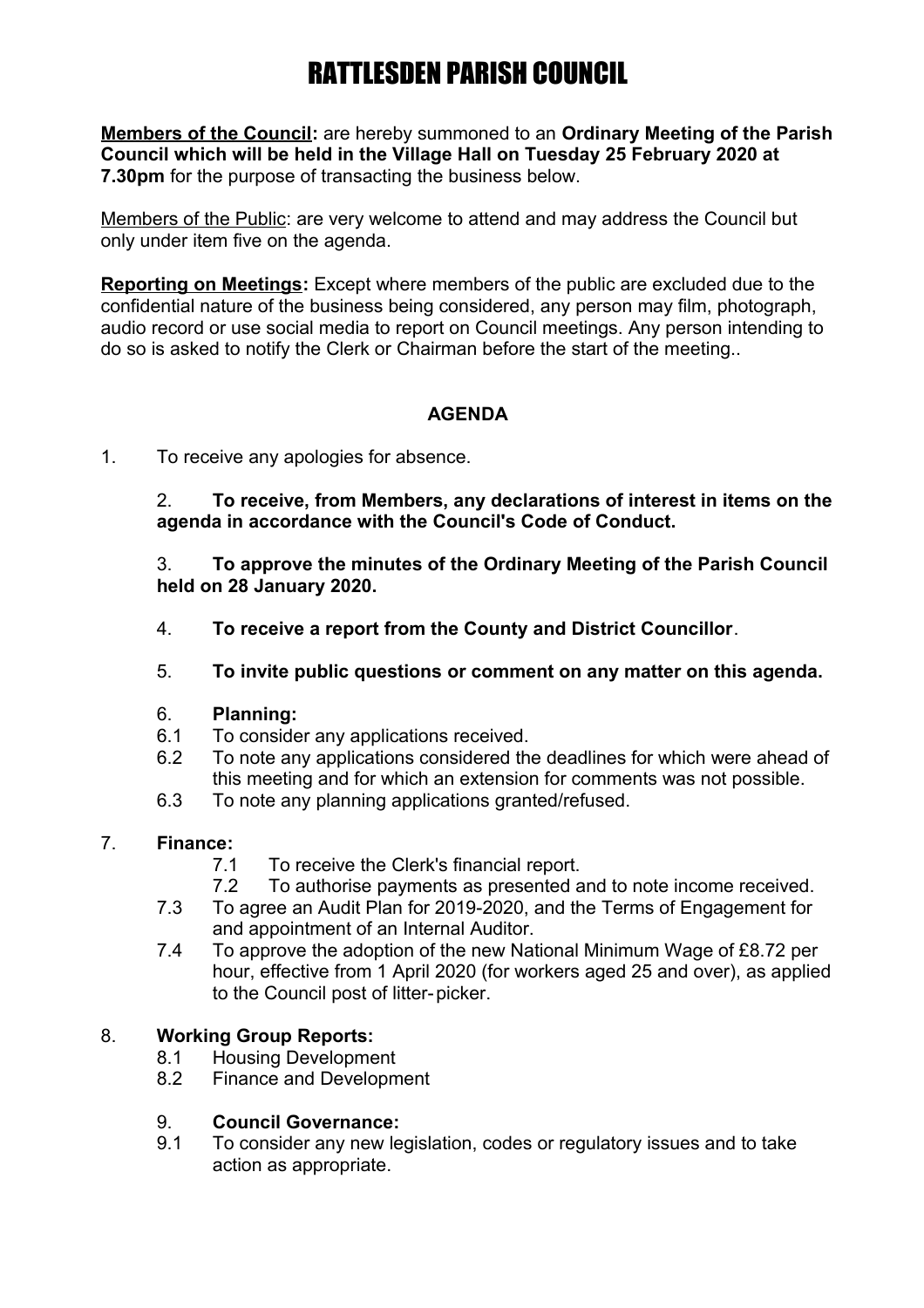- 9.2 To determine if any Council decisions or actions impact upon its risk register, policies and/or internal controls.
- 9.3 To review the systems of internal control and to take action as appropriate. 9.4 To approve the updated Register of Council Assets.

#### 10. **St Nicholas Church Gate Access from Lower Road:**

To review the deteriorating condition of the pathway/access leading from Lower Road through the Church gate adjacent to The Old Moot House and to take action as appropriate.

#### 11. **Correspondence:**

To consider the list of correspondence received and to take action as appropriate.

#### 12. **Matters to be brought to the attention of the Council either for information or for inclusion on the agenda of a future Ordinary Meeting.**

#### 13. **Next Meeting:**

To note that the next Ordinary Meeting of the Parish Council is scheduled for Tuesday 24 March in the Village Hall beginning at 7.30pm.

#### 14.**Motion to Exclude the Press and Public:**

To exclude the press and public from the meeting for agenda item 15 on the grounds that, while the decision was of public interest and would need to be recorded formally, the discussion leading to such decision would be likely to involve personal data which it was not in the public interest to disclose and which needed to be properly safeguarded on behalf of the individual concerned.

#### 15.**Parish Clerk:**

To conduct the annual review of the current salary of the post-holder, as required by the contract of employment, and to take action as appropriate.

Mece

Parish Clerk: Doug Reed, Proper Officer of the Council Address: Second Thoughts, Church Road, Elmswell IP30 9DY Tel: 07843850018 E-mail: [rattlesdenpc@live.co.uk](mailto:rattlesdenpc@live.co.uk)

Published: 18 February 2020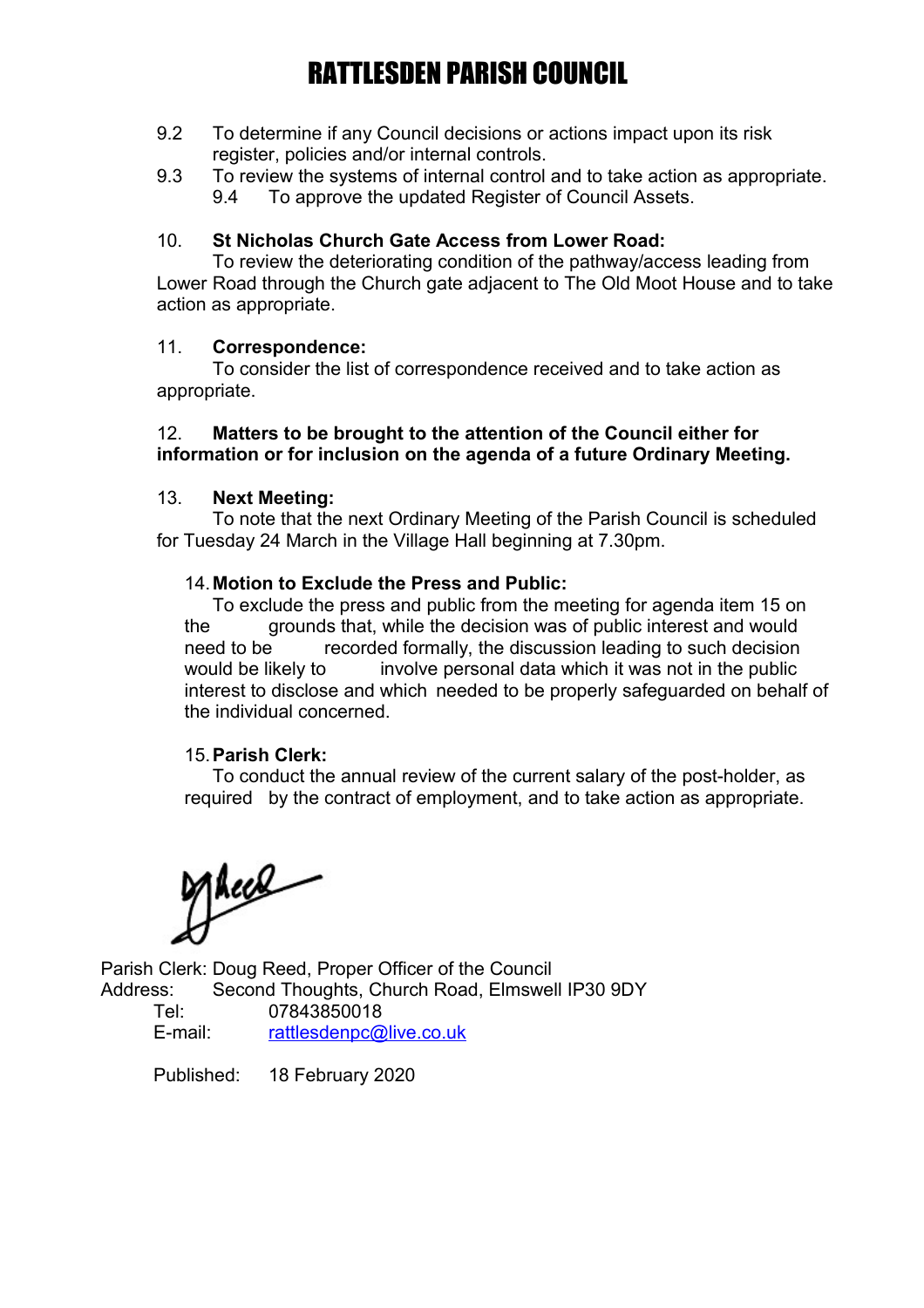# **Report to the Ordinary Meeting of 25 February 2020**

# **Agenda Item 7.2: Payments and Income**

#### **Councillors are recommended to authorise the following payments:**

| To:                             | <b>Reason</b>                                                                                  | Pay<br>men<br>(Es) | <b>VAT</b><br>(Es) | Tota<br>(Es)      |
|---------------------------------|------------------------------------------------------------------------------------------------|--------------------|--------------------|-------------------|
| Litter-Picker                   | Salary: February 2020<br>(19.33 hours @ £8.21)                                                 | 158.<br>70         | N/A                | 158.<br>70        |
| <b>Parish Clerk</b>             | Salary: February 2020<br>(35 hours @ £13.15)<br>Gross: £460.25 - Net<br>£368.25 [PAYE: £92.00] | 368.<br>25         | N/A                | 368.<br>25        |
| <b>HMRC</b>                     | PAYE (as above)                                                                                | 92.0<br>0          | N/A                | 92.0<br>0         |
| The Felsham<br><b>Gardeners</b> | Single grass-cut at<br>Rattlesden Cemetery @<br>£200.00                                        | 200.<br>00         | 0.00               | 200.<br>00        |
| The Felsham<br><b>Gardeners</b> | Cemetery hedge-cutting<br>(second cut)                                                         | 200.<br>00         | 0.00               | 200.<br>$00\,$    |
|                                 | <b>TOTAL</b>                                                                                   | £1,0<br>18.9<br>5  | £0.0<br>o          | £1,0<br>18.9<br>5 |

Notes:

# **Councillors are asked to note the following income received:**

| From:      | Reason                               | Tota |
|------------|--------------------------------------|------|
|            |                                      |      |
|            |                                      | (£s) |
| <b>TSB</b> | Business account interest (February) |      |
|            |                                      |      |
|            | <b>TOTAL</b>                         |      |
|            |                                      | 54   |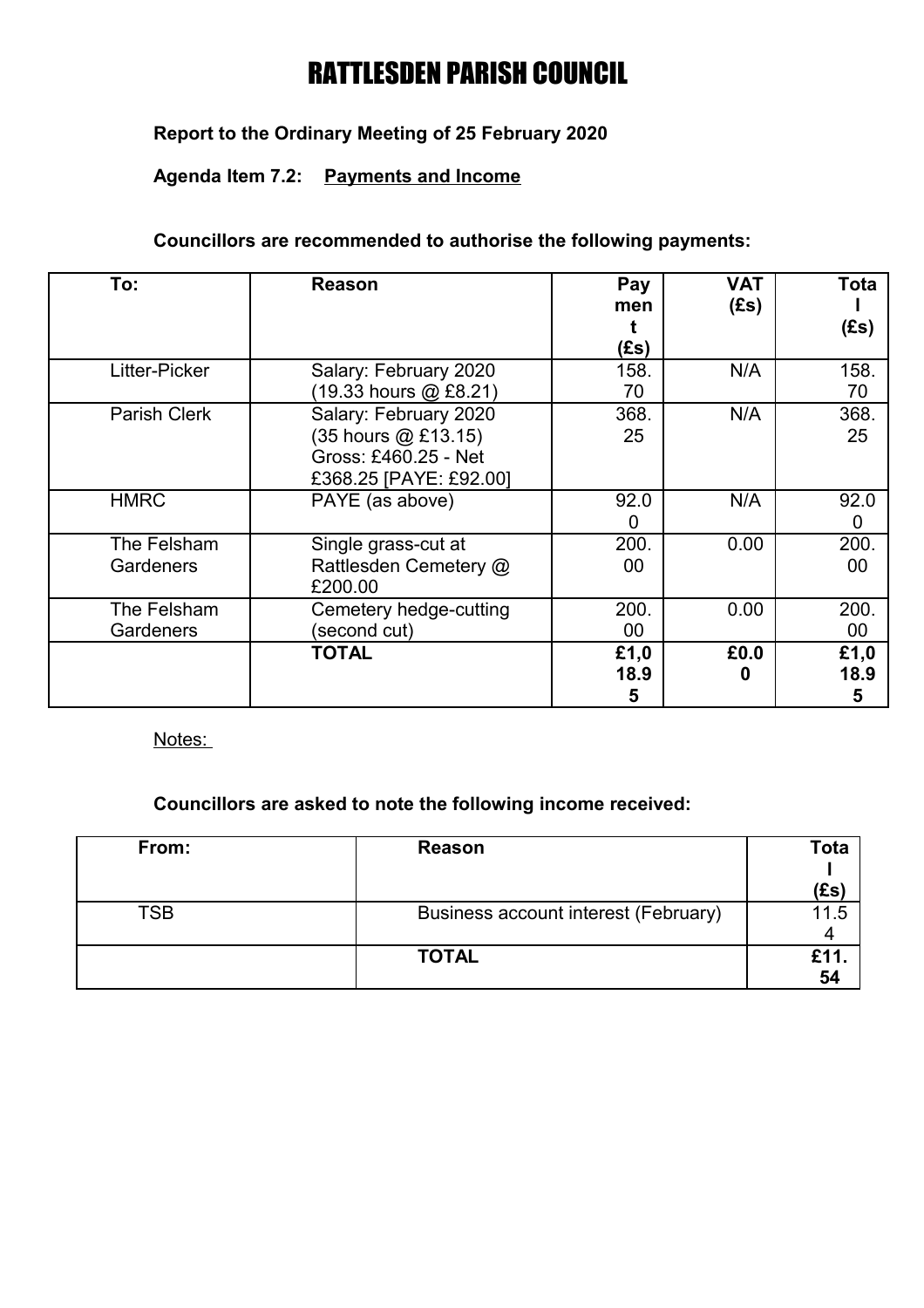# **Report to the Ordinary Meeting of 25 February 2020**

### **Agenda Item 7.3: Internal Audit 2019-2020**

#### **Internal Audit Plan**

That an audit of the internal controls of Rattlesden Parish Council should be undertaken to meet its duty to maintain an adequate and effective system of internal audit of its accounting records, and of its system of internal control in accordance with proper practices.

#### **Process:**

- 1. Approval by Rattlesden Parish Council of quarterly financial reports and monthly bank reconciliations produced by the Parish Clerk (Responsible Financial Officer).
- 2. Review by Rattlesden Parish Council of its Standing Orders, Financial Regulations and Risk Management Controls.
- 3. Review by Rattlesden Parish Council of its systems of internal control.
- 4. Adoption by Rattlesden Parish Council of the Terms of Engagement for an Internal Auditor and this Audit Plan.
- 5. Appointment of an Internal Auditor
- 6. Receipt of a written report from the Internal Auditor.
- 7. Review and consideration of that report, ensuring that any necessary action resulting therefrom is agreed and effected.

#### **Terms of Engagement for Internal Auditor**

#### **1. Purpose**

To assist the Council in fulfilling its responsibility to have and maintain proper arrangements for the prevention and detection of fraud, error or mistake. To test the internal controls of the Council sufficient for the proper completion of an annual internal audit report which should provide an assurance for the Council to complete the Annual Governance and Accountability Return (as required by the External Auditor).

#### **2. Scope**

The suggested method of approach is that provided for within *Governance and Accountability for Smaller Authorities in England* (March 2019), as amended.

#### **3. Independence**

The Internal Auditor should have no other role within the Council, provide an audit report in his own name and have direct access to those charged with governance.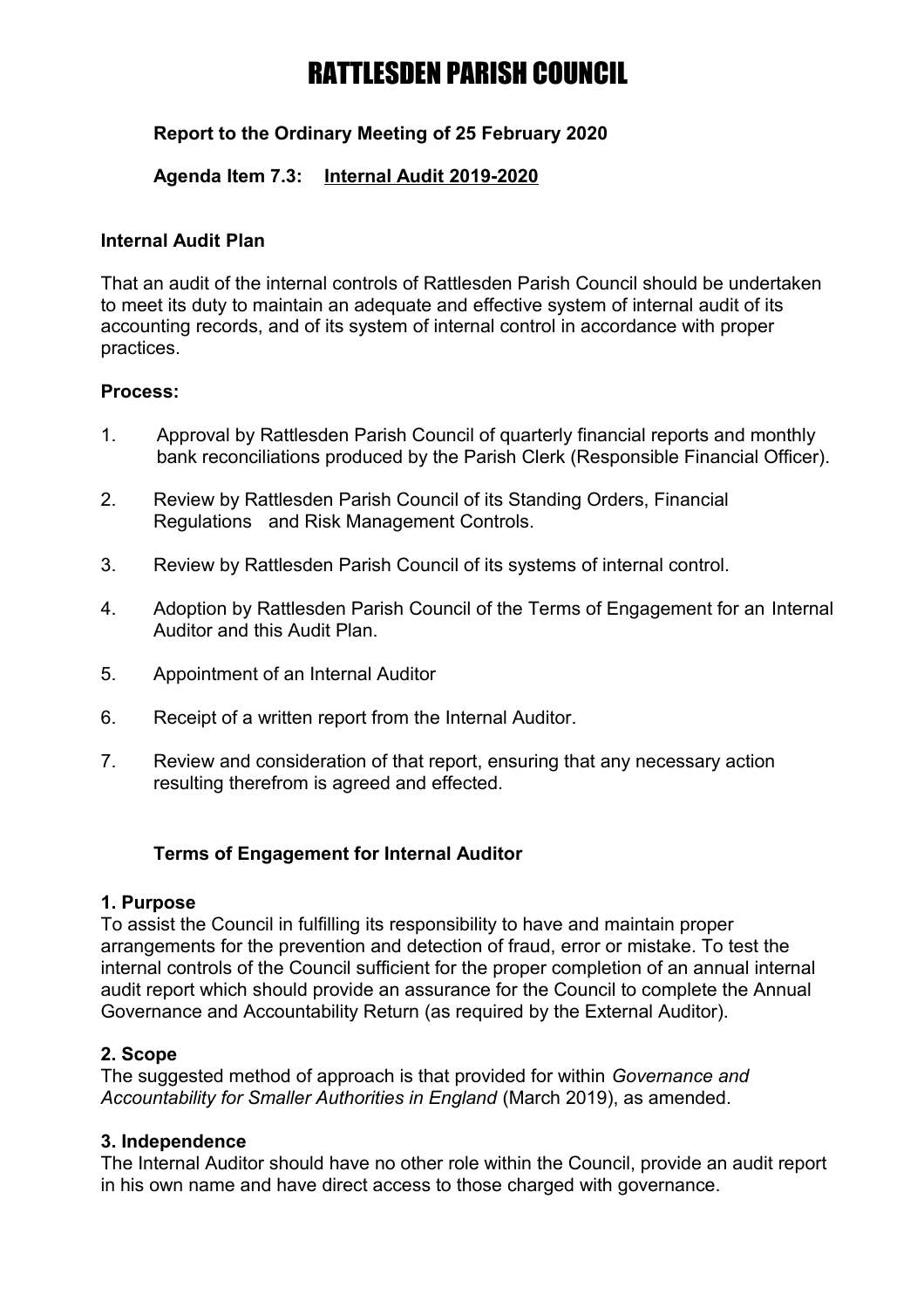#### **4. Competence**

No formal qualification is needed but an understanding of basic accountancy procedures, the role of internal audit, awareness of risk management and understanding of the legal framework and powers of local councils is required.

#### **5. Relationships**

Officers, members and the Internal Auditor to understand their own responsibilities and to have agreed the plan for Internal Audit.

#### **6. Audit Planning and Reporting**

The Audit Plan should properly take account of all the risks and be approved by Council. The Internal Auditor should complete the appropriate section of the AGAR by 23 June 2020 and provide a report in writing in accordance with the Audit Plan by 21 July 2020.

The Internal Auditor's report should be considered by the Parish Council at the first opportunity, i.e. (notwithstanding any unforeseen problems) at its meeting on 28 July 2020.

#### **7. Period of Engagement**

Audit for the year ending 31 March 2020.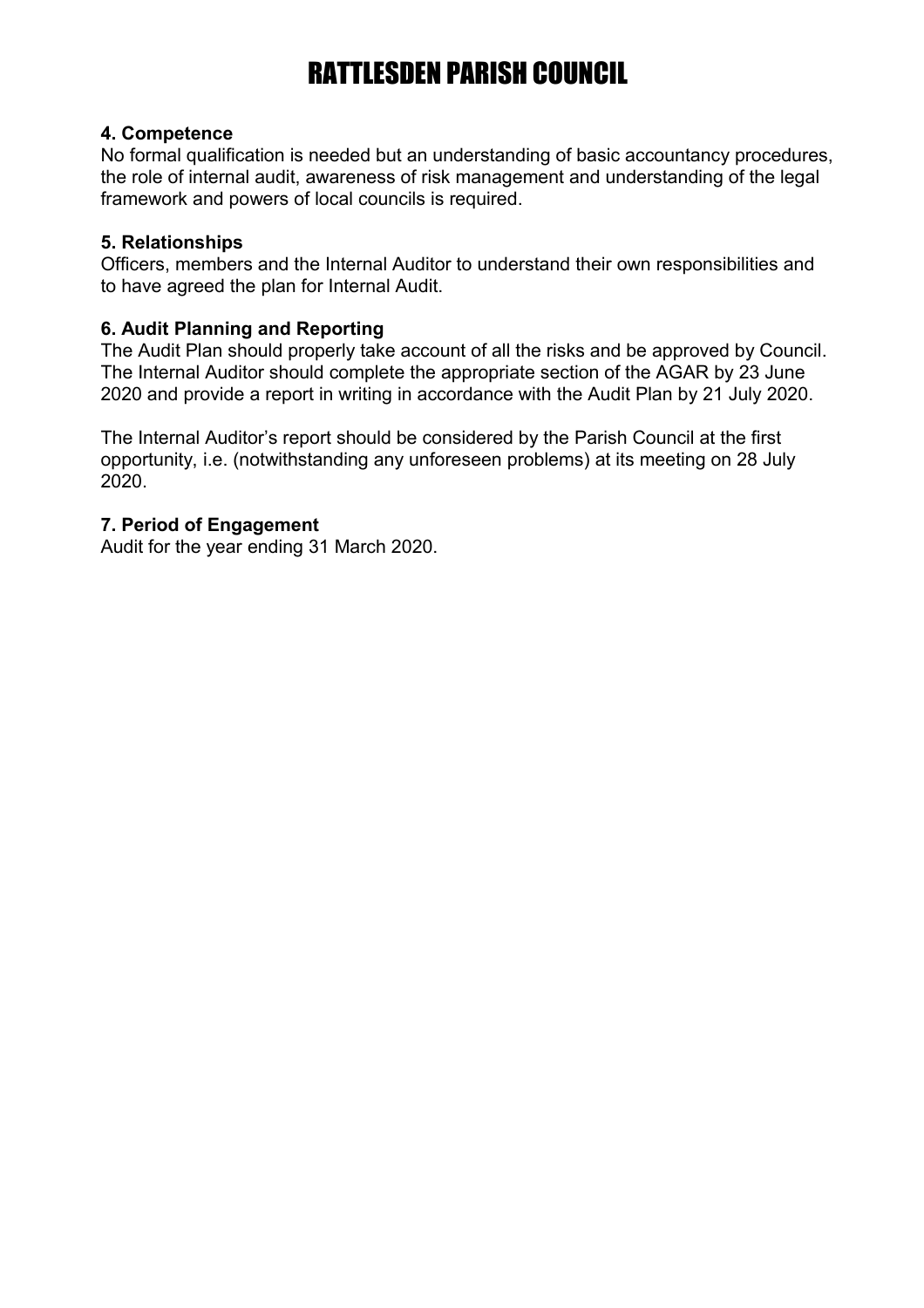# **Report to the Annual Meeting of 25 February 2020**

### **Agenda Item 12.4: Review of Systems of Internal Control**

The Council is responsible in law for ensuring that its financial management is adequate and effective and that it has a sound system of internal control which facilitates the effective exercise of its functions and which includes arrangements for the management of risk.

All local councils are required, at least once a year, to conduct in accordance with proper practices, a review of the effectiveness of their system of internal control and publicly report the outcome.

The Annual Governance and Accountability Return (AGAR) submitted to the external auditor requires the signature of the Chairman, on behalf of the Council, confirming that a sound system is in place.

The primary governing documents and systems of internal control of the Council are:

- Standing Orders for the conduct and transaction of business at meetings of the **Council**
- ◆ Financial Regulations
- Arrangements for the inspection of minutes and accounts by local residents
- The Code of Conduct adopted by the Council, which Councillors must observe
- Arrangements for access to information held by the Council under the Freedom of Information Act 2000
- Arrangements for access to personal information held by the Council under the General Data Protection Regulation and Data Protection Act 2018
- Arrangements for access to environmental information held by the Council under the Environmental Information Regulations 2004
- ◆ Arrangements for handling complaints
- ◆ Regular financial reports presented to the Council
- $\bullet$  Independent internal audit
- ◆ Budgetary control and monitoring procedures
- ◆ Bank reconciliation
- ◆ Identification, evaluation and management of operational and financial risks

#### **Review Outcomes**

The Council is asked to use the attached checklist to establish:

- an opinion as to whether or not its governing arrangements and internal systems of control are effective;
- any areas for development or change; and
- if necessary, an 'action plan' to carry out required development and/or change.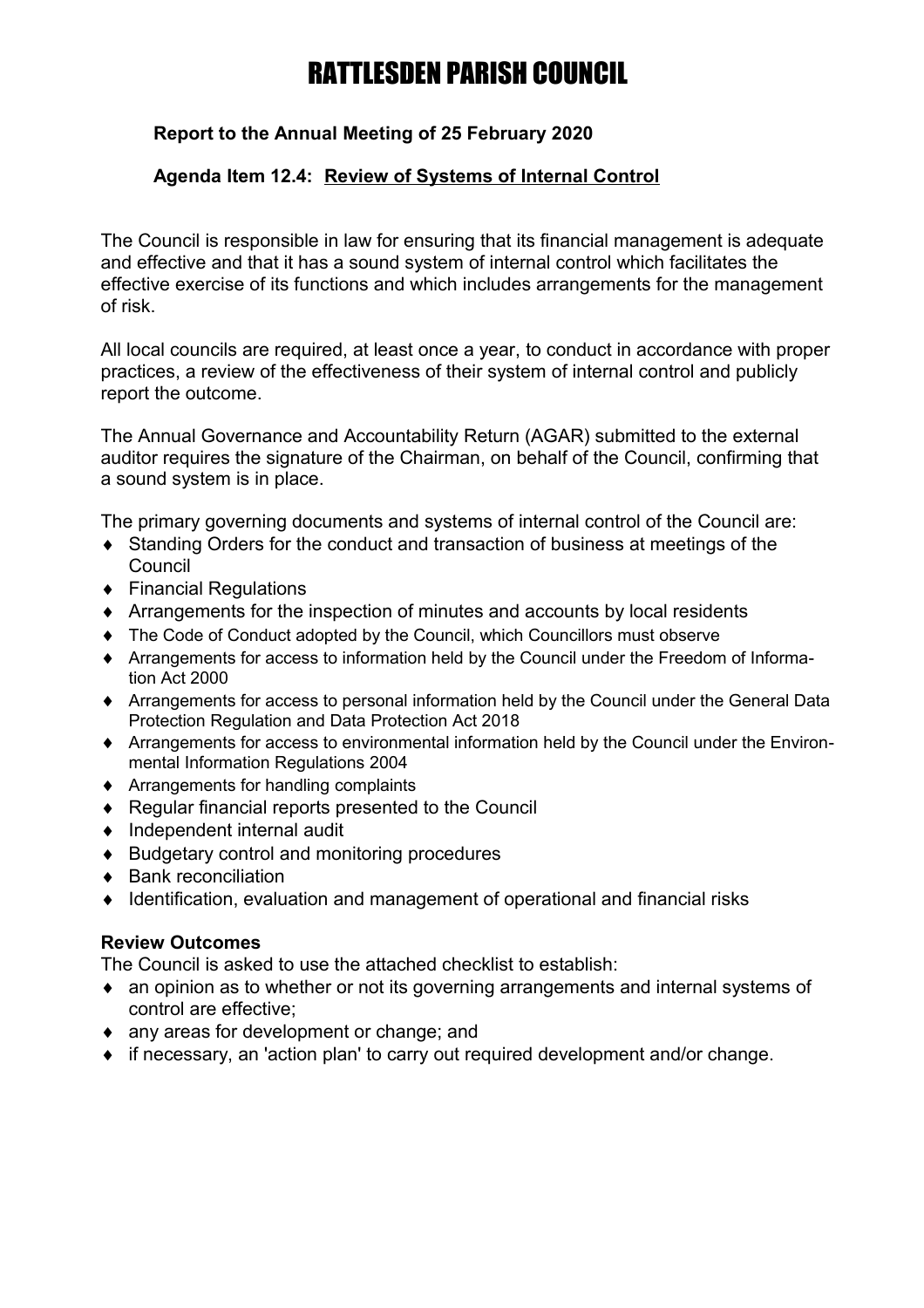# **Report to the Ordinary Meeting of 25 February 2020**

### **Agenda Item 11: Correspondence Received**

For more information on any item listed below (not otherwise circulated) or you require a copy of any correspondence then please do not hesitate to contact the Clerk.

| <b>Item</b> | <b>From</b>              | <b>Subject</b>                                                  | <b>Action</b>                                |
|-------------|--------------------------|-----------------------------------------------------------------|----------------------------------------------|
|             | Resident                 | Problems with Lower Road bus shelter<br>and adjacent waste bin. | Forwarded to all<br>councillors.             |
|             | <b>Footpaths Officer</b> | Problems with fallen tree on footpath<br>nine.                  | <b>Reported to Suffolk</b><br>County Council |

**NB: Circulars are not normally listed unless they have any possible relevance to the Council; likewise, correspondence which has been received which relates to specific agenda items and has been circulated for those items, e.g. planning applications and decisions, and quotations for work.**